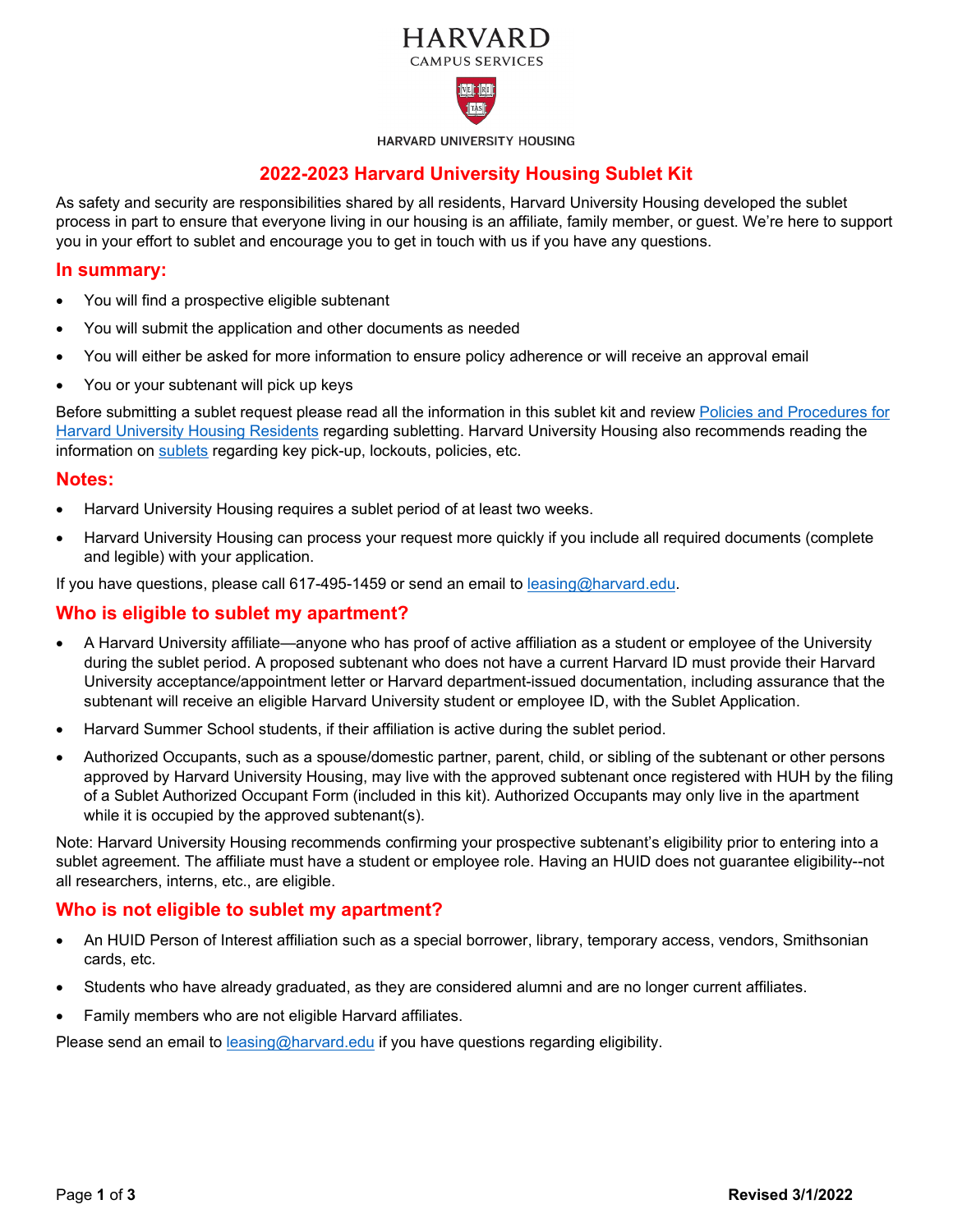# **How do I find an eligible subtenant?**

- The only place you are allowed to post your listing is on the [Off Campus Housing site.](https://www.harvardhousingoffcampus.com/) Posting it elsewhere is a violation of your lease agreement.
	- $\circ$  The listing fee will be waived if you follow the directions for a Harvard University Housing resident posting a Harvard University Housing sublet.
		- Do not input your credit card information or you will be charged a non-refundable fee of \$25.
	- o Listings are not finalized until reviewed and processed by Harvard University Housing; listings are reviewed each business day.
		- If the listing information is incomplete or inaccurate, Harvard University Housing will email you for further information.
- For questions about posting on the Off Campus Housing site, pleas[e contact the vendor directly.](https://www.harvardhousingoffcampus.com/help) Let them know that you are a Harvard University Housing resident posting your apartment for a sublet.
- For questions regarding your sublet application, email **leasing@harvard.edu** or call 617-495-1459.

Note: Off Campus Housing is a third-party vendor site, not a Harvard-owned website.

### **When may I sublet?**

- You may sublet during the winter recess (late December—late January).
- You may sublet during the summer recess, if you either have extended your current lease or signed a new HUH lease for the upcoming academic year.
- You may not sublet your apartment during summer recess if you have chosen to terminate your lease.
	- o Exceptions to the winter and summer recess periods may apply if you are on an approved leave of absence and have renewed your lease for the upcoming academic year.
- If a resident is transferring from one Harvard University Housing apartment to another, only the new apartment can be sublet.

### **Completing the sublet application:**

- Fill out the Sublet Application in its entirety and be sure that all information is correct and legible.
- Have the form signed by each tenant and subtenant with overlapping dates of occupancy. Non-affiliate family members do not sign this form.
- Include proof of identity for all subtenant(s) on the application. For example, a photocopy of a passport, governmentissued ID, or current Harvard University ID.
- Include proof of Harvard University affiliation for all subtenant(s) on the application. This can be a current Harvard University ID number or documentation from their Harvard University School or department verifying their eligible affiliation (active student or employee role) with Harvard.
- Sublet requests are processed in the order they are received. It may take five to ten business days for Harvard University Housing to process your request.
- Notification of approval will be sent to the tenant(s), the subtenant(s), and the Property Management Office via email.
- Return all required items to Harvard University Housing's Leasing Office:

| Email attachment: | leasing@haryard.edu                         |
|-------------------|---------------------------------------------|
| Mail or drop off: | Harvard University Housing – Leasing Office |
|                   | <b>Campus Service Center</b>                |
|                   | 1350 Massachusetts Avenue, Room 807         |
|                   | Cambridge, MA 02138                         |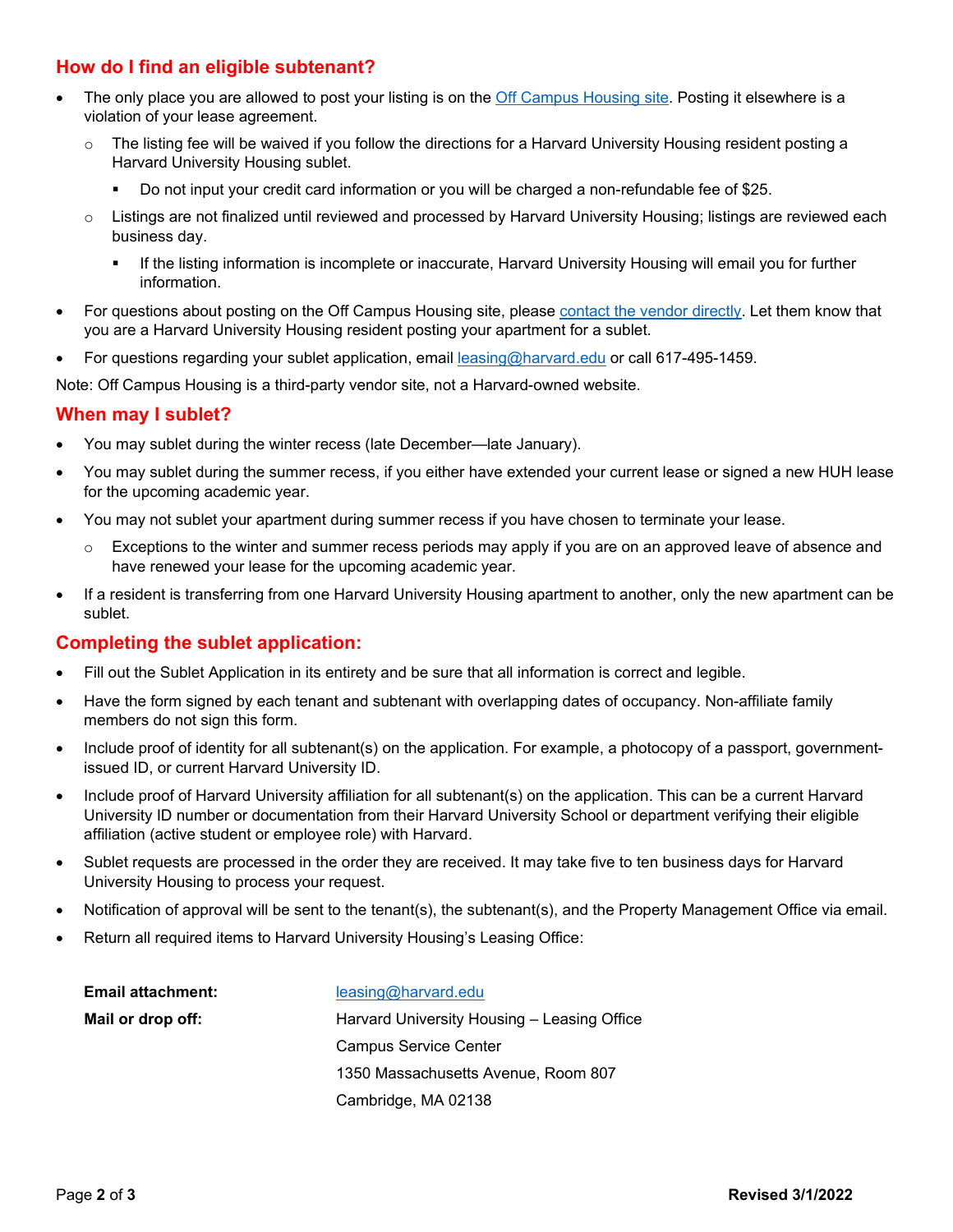# **Key Pick-up:**

To make key pick up arrangements, subtenants must contact the appropriate [Property Management Office](https://www.huhousing.harvard.edu/living-huh/leasing-property-management/property-management-offices) at least two business days in advance of their sublet start date. That time is required to program fobs, set up a lock box, and communicate back to the subtenant. Failure to do so may result in a delay of receiving access to the sublet apartment until after the sublet start date.

## **Community and Events:**

- All residents living in Harvard University Housing, including subtenants, are encouraged to participate in the intellectual, cultural, and social events offered through the Graduate Commons Program (GCP). The GCP team consists of live-in Harvard Faculty, Staff, and Community Advisors, who work to build connections between HUH residents. Please visit graduatecommons.huhousing.harvard.edu to learn more and view our monthly event calendars. Subtenants must email [graduatecommons@harvard.edu](mailto:graduatecommons@harvard.edu) to be added to our weekly mailing lists.
- For residents living in buildings with a common area, these rooms may be used for group study or informal social gatherings up to 10 people. Reservations are required for private events and can be submitted by emailing [graduatecommons@harvard.edu.](mailto:graduatecommons@harvard.edu) Please note that Covid-19 guidelines may change common area usage policies. Updates will be shared via our website.

### **Additional Details:**

- The Sublet Application form does NOT constitute a lease and is only a request for approval to sublet. Harvard University Housing will not assume responsibility for any arrangements made between the tenant(s) and subtenant(s), and Harvard University Housing does not mediate disputes between tenant(s) and subtenant(s).
- Harvard University Housing strongly suggests you make your own agreement with your subtenant(s).
- All sublet terms are subordinate to the terms of the resident's Harvard University Housing Lease. If the terms of your agreement and the Harvard lease are inconsistent, the terms of the Harvard lease govern. If the Harvard lease is terminated for any reason, the sublet is automatically terminated.
- Subtenants may not move into your apartment without prior approval from Harvard University Housing. To do so otherwise is a violation of your lease agreement and grounds for eviction.
- Failure to adhere to the policies and procedures is considered a violation of your lease, is grounds for eviction, and will be communicated to the Dean of Students (if applicable) of your School.
- You remain the responsible party during the sublet period and may be liable for charges such as damages, lockouts, and lost keys, key fobs, or swipe access cards incurred by subtenants. Harvard University Housing strongly recommends that you make your own agreement with your subtenant(s) to address all such issues.
- If it is determined that you have allowed the use of your apartment for any unauthorized purpose, HUH reserves the right to change the apartment locks and charge you, the tenant(s), a \$200 lock replacement fee or a \$100 key fob replacement fee.
- Cambridge residents There is a City of Cambridge ordinance that impacts your ability to sublease your unit for a period of less than 30 days. Rentals of less than 30 days are prohibited unless the unit is registered (which involves an inspection process and payment of a \$500 fee) and you meet specific eligibility standards. Please be aware that new tenants in particular may not be eligible for the City of Cambridge's registration. Details at [https://www.cambridgema.gov/iwantto/registerashorttermrental.](https://www.cambridgema.gov/iwantto/registerashorttermrental)

Additional information can be found at huhousing.harvard.edu/sublets. Questions? Call the 617-495-1459 or send an email to [leasing@harvard.edu.](mailto:leasing@harvard.edu)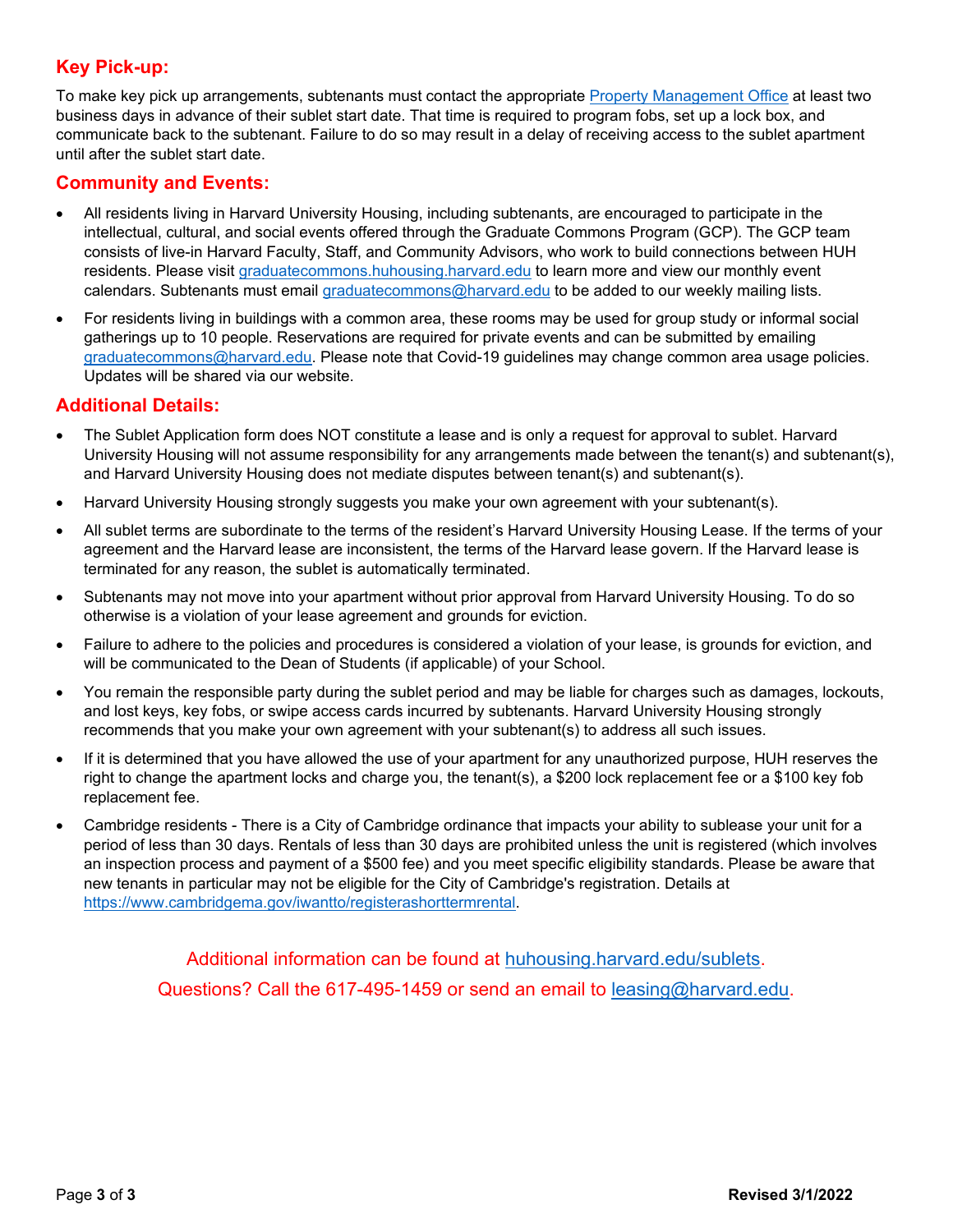

#### **SUBLET ADDRESS:**

#### **Primary Tenant(s)\*:**

| 1. Name:                       | HUID:                                                                                                                         | Phone: | Signature:         | Date: |
|--------------------------------|-------------------------------------------------------------------------------------------------------------------------------|--------|--------------------|-------|
| Email:                         | I will be vacating premises for duration of sublet<br>$\Box$<br>I will be occupying premises for duration of sublet<br>□      |        | <b>Print Name:</b> |       |
| 2. Name:                       | HUID:                                                                                                                         | Phone: | Signature:         | Date: |
| Email:                         | I will be vacating premises for duration of sublet<br>$\Box$<br>I will be occupying premises for duration of sublet<br>$\Box$ |        | <b>Print Name:</b> |       |
| 3. Name:                       | HUID:                                                                                                                         | Phone: | Signature:         | Date: |
| Email:                         | $\Box$<br>I will be vacating premises for duration of sublet<br>I will be occupying premises for duration of sublet<br>$\Box$ |        | <b>Print Name:</b> |       |
| 4. Name:                       | HUID:                                                                                                                         | Phone: | Signature:         | Date: |
| Email:<br>$\sim$ $\sim$ $\sim$ | I will be vacating premises for duration of sublet<br>$\Box$<br>I will be occupying premises for duration of sublet<br>$\Box$ |        | <b>Print Name:</b> |       |

#### **Subtenant(s):**

| 1. Name: | HUID:                         |                               | Phone: |             | Signature:         | Date: |
|----------|-------------------------------|-------------------------------|--------|-------------|--------------------|-------|
| Email:   |                               | Requested Dates of Occupancy: |        | Print Name: |                    |       |
|          | From:                         |                               | To:    |             |                    |       |
| 2. Name: | HUID:                         |                               | Phone: |             | Signature:         | Date: |
| Email:   | Requested Dates of Occupancy: |                               |        |             | <b>Print Name:</b> |       |
|          | From:                         |                               | To:    |             |                    |       |
| 3. Name: | HUID:                         |                               | Phone: |             | Signature:         | Date: |
| Email:   | Requested Dates of Occupancy: |                               |        |             | Print Name:        |       |
|          | From:                         |                               | To:    |             |                    |       |
| 4. Name: | HUID:                         |                               | Phone: |             | Signature:         | Date: |
| Email:   | Requested Dates of Occupancy: |                               |        |             | Print Name:        |       |
|          | From:                         |                               | To:    |             |                    |       |

*\*I/we understand that this sublet application must be signed and executed/approved by the Harvard University Housing Leasing Office before keys/key fobs/swipe access cards will be issued to the*  subtenant(s). All keys/key fobs/swipe access cards issued to the HUH-approved subtenant(s) must be returned to the Property Management Office at the end of the sublet period. If keys/key fobs/swipe access cards are not returned or are lost, the primary tenant(s) may be charged and responsible to pay a \$25 fee for each lost/unreturned key/key fob/swipe access card or a \$200 fee if the door lock core *must be replaced.*

*<<For Office Use Only>>*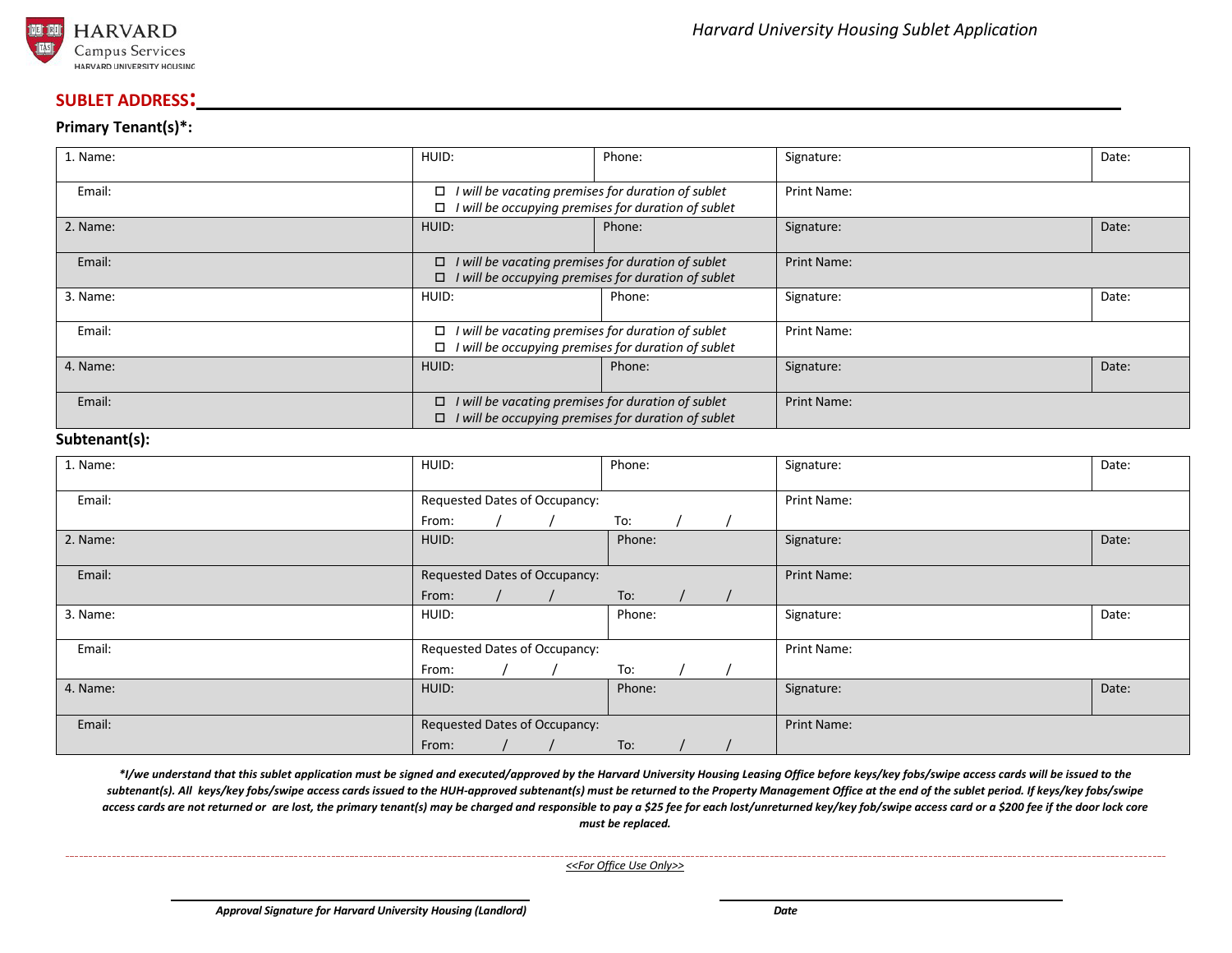

HARVARD UNIVERSITY HOUSING

## **AUTHORIZED OCCUPANT FORM (SUBLET)**

*If you wish to live in Harvard University Housing with your non-affiliated Authorized Occupant, you must complete this form. Please note that Authorized Occupants are not eligible to sign or to be named on the lease. Failure to list all authorized occupants on your application or to submit the Authorized Occupant Form in a timely manner will be considered a violation of your Sublet Application/Agreement. Total occupants must not exceed apartment occupancy limits. Authorized Occupants are not eligible to be named on the Sublet Application/Agreement.*

#### *SUBTENANT'S SPOUSE*

*(Print Spouse Name)* 

*SUBTENANT'S DOMESTIC PARTNER*

*\_\_\_\_\_\_\_\_\_\_\_\_\_\_\_\_\_\_\_\_\_\_\_\_\_\_\_\_\_\_\_\_\_\_\_\_\_\_\_\_\_*

We are each other's sole domestic partner and intend to remain so indefinitely. We are in a relationship of mutual support, caring, and commitment. We share joint responsibility for our common welfare and are financially interdependent. Neither one of us is legally married, and we are not related by blood to a degree of closeness that would prohibit legal marriage in the state in which we legally reside. We are at least eighteen (18) years of age and mentally competent to consent to contract. We have resided together for at least six (6) months and intend to reside together indefinitely. It has been at least one (1) year since either of us has filed a statement of termination of a previous Statement of Domestic Partnership.

*(Print Domestic Partner Name) Date of Birth Dates of Occupancy*

### *SUBTENANT'S IMMEDIATE FAMILY MEMBER (CHILD, PARENT, SIBLING)*

*\_\_\_\_\_\_\_\_\_\_\_\_\_\_\_\_\_\_\_\_\_\_\_\_\_\_\_\_\_\_\_\_\_\_\_\_\_\_\_\_\_ \_\_\_\_\_\_\_\_\_\_\_\_\_\_\_\_ \_\_\_\_\_\_\_\_\_\_\_\_\_\_\_\_\_\_\_\_\_\_\_\_\_\_\_ (Print Name of Family Member) Date of Birth Dates of Occupancy \_\_\_\_\_\_\_\_\_\_\_\_\_\_\_\_\_\_\_\_\_\_\_\_\_\_\_\_\_\_\_\_\_\_\_\_\_\_\_\_\_ \_\_\_\_\_\_\_\_\_\_\_\_\_\_\_\_ \_\_\_\_\_\_\_\_\_\_\_\_\_\_\_\_\_\_\_\_\_\_\_\_\_\_\_ (Print Name of Family Member) Date of Birth Dates of Occupancy \_\_\_\_\_\_\_\_\_\_\_\_\_\_\_\_\_\_\_\_\_\_\_\_\_\_\_\_\_\_\_\_\_\_\_\_\_\_\_\_\_ \_\_\_\_\_\_\_\_\_\_\_\_\_\_\_\_ \_\_\_\_\_\_\_\_\_\_\_\_\_\_\_\_\_\_\_\_\_\_\_\_\_\_\_ (Print Name of Family Member) Date of Birth Dates of Occupancy*

**\_\_\_\_\_\_\_\_\_\_\_\_\_\_\_\_\_\_\_\_\_\_\_\_\_\_\_\_\_\_\_\_\_\_\_\_\_\_\_\_\_\_\_\_\_\_\_\_\_\_\_ \_\_\_\_\_\_\_\_\_\_\_\_\_\_\_\_\_\_\_\_\_\_\_\_\_\_\_\_\_\_\_\_\_\_\_\_**

*\_\_\_\_\_\_\_\_\_\_\_\_\_\_\_\_\_\_\_\_\_\_\_\_\_\_\_\_\_\_\_\_\_\_\_\_\_\_\_\_\_ \_\_\_\_\_\_\_\_\_\_\_\_\_\_\_\_ \_\_\_\_\_\_\_\_\_\_\_\_\_\_\_\_\_\_\_\_\_\_\_\_\_\_\_*

#### **AFFILIATED SUBTENANT'S NAME:**

*(Print Requesting Tenant's Name) Dates of Sublet Term*

*\_\_\_\_\_\_\_\_\_\_\_\_\_\_\_\_ \_\_\_\_\_\_\_\_\_\_\_\_\_\_\_\_\_\_\_\_\_\_\_\_\_\_\_ Date of Birth Dates of Occupancy*

#### **Subtenant acknowledges:**

Authorized occupant(s) residency in Harvard University Housing is permitted only during the primary affiliate (requester) subtenant's sublet term and will cease upon termination of the approved sublet Application/Agreement. I acknowledge that Harvard University Housing reserves the right to request evidence for verification and approval of any authorized occupant listed on this form and to deny the addition of any authorized occupant.

#### **SUBTENANT PROPERTY**

 *(Property) (Unit Number)* 

### **SUBTENANT SIGNATURE:**

By

*(Print name) (Signature of Subtenant) (Date)*

INITIAL \_\_\_\_ \_\_\_\_ \_\_\_\_ \_\_\_\_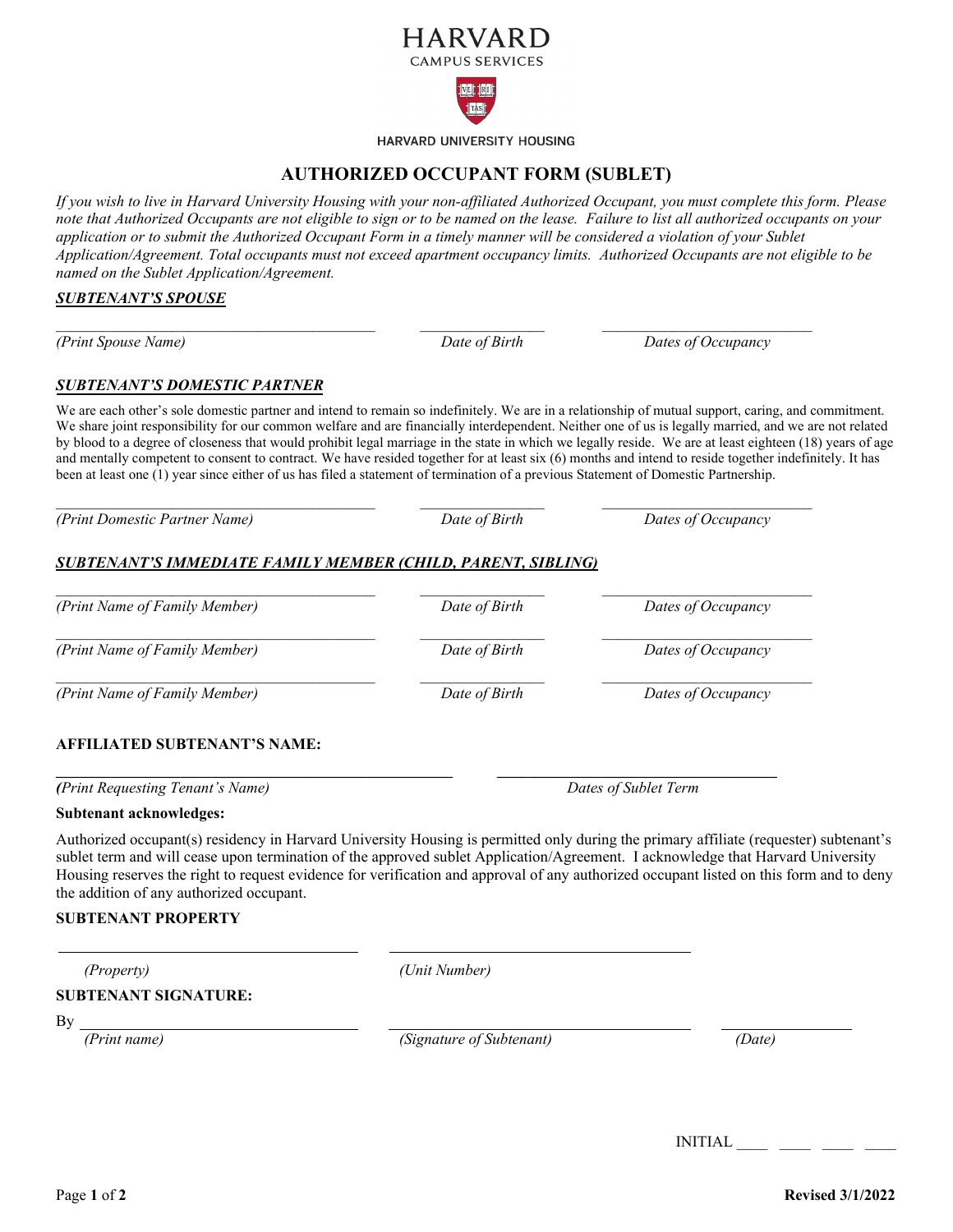## **TENANT(S) SIGNATURE(S):**

| By |              |                                       |        |
|----|--------------|---------------------------------------|--------|
|    | (Print name) | (Signature of Tenant listed on Lease) | (Date) |
| By |              |                                       |        |
|    | (Print name) | (Signature of Tenant listed on Lease) | (Date) |
| By |              |                                       |        |
|    | (Print name) | (Signature of Tenant listed on Lease) | (Date) |
| By |              |                                       |        |
|    | (Print name) | (Signature of Tenant listed on Lease) | (Date) |
|    |              |                                       |        |

#### **LANDLORD:**

### **President and Fellows of Harvard College by its Agent Harvard University Housing**

**\_\_\_\_\_\_\_\_\_\_\_\_\_\_\_\_\_\_\_\_\_\_\_\_\_\_\_\_\_\_\_\_\_\_\_\_\_\_ \_\_\_\_\_\_\_\_\_\_\_\_\_\_\_\_**

*(Signature of Landlord) (Date)*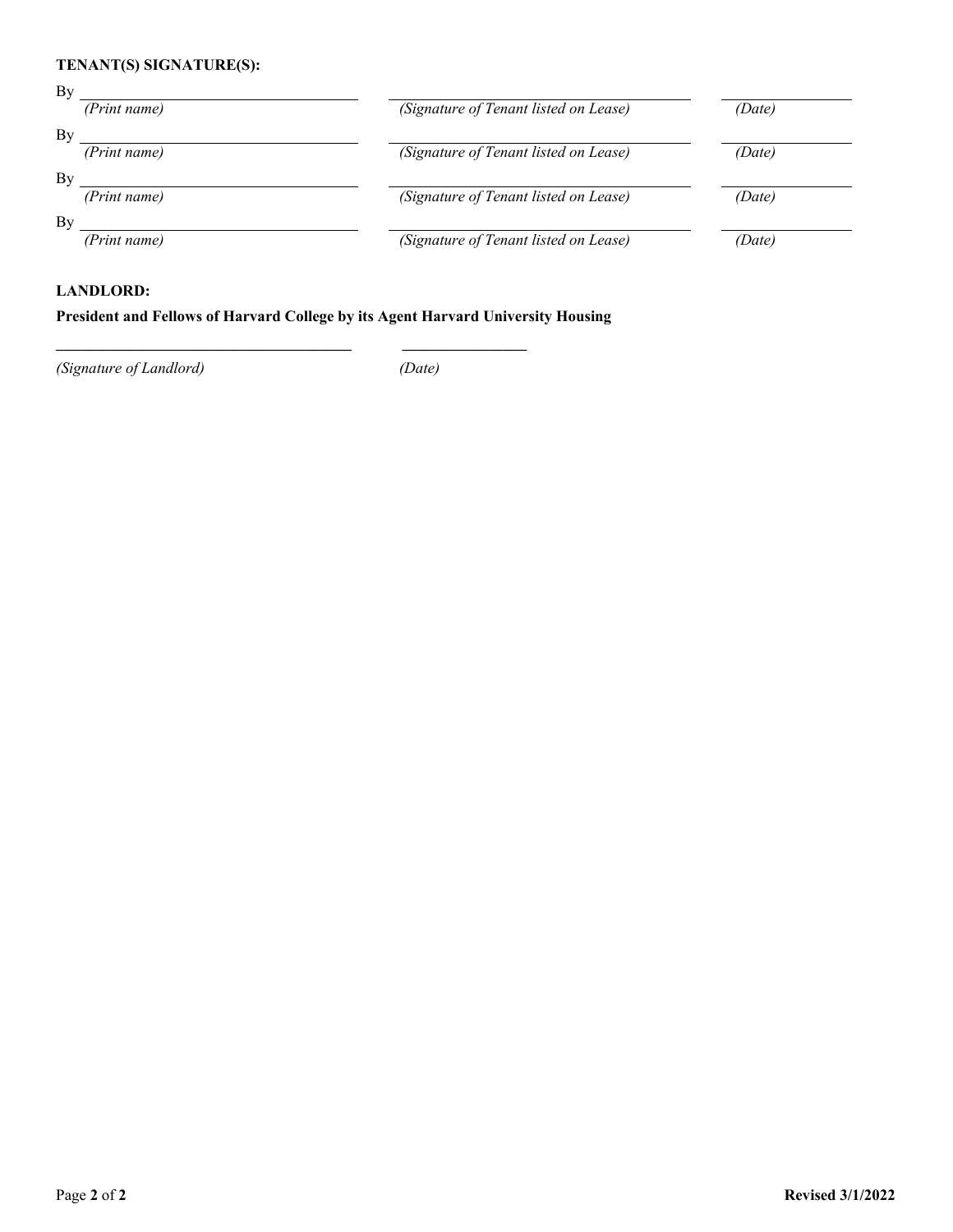



HARVARD UNIVERSITY HOUSING

## **Subtenant Fitness Room Policies and Assumption of Risks Release Rider**

Dear Subtenant,

If you are planning to sublet in any of the properties listed below and would be interested in using the fitness room in that property, please sign the waiver on the next page and return it with your sublet application. The subtenant and any subtenant authorized occupants each need to sign their own waiver.

Residents and subtenants may only use the fitness room in the property where they reside.

- 10 Akron Street
- 5 Cowperthwaite Street
- Harvard @ Trilogy
- Soldiers Field Park
- One Western Avenue (may use the Soldiers Field Park fitness room)